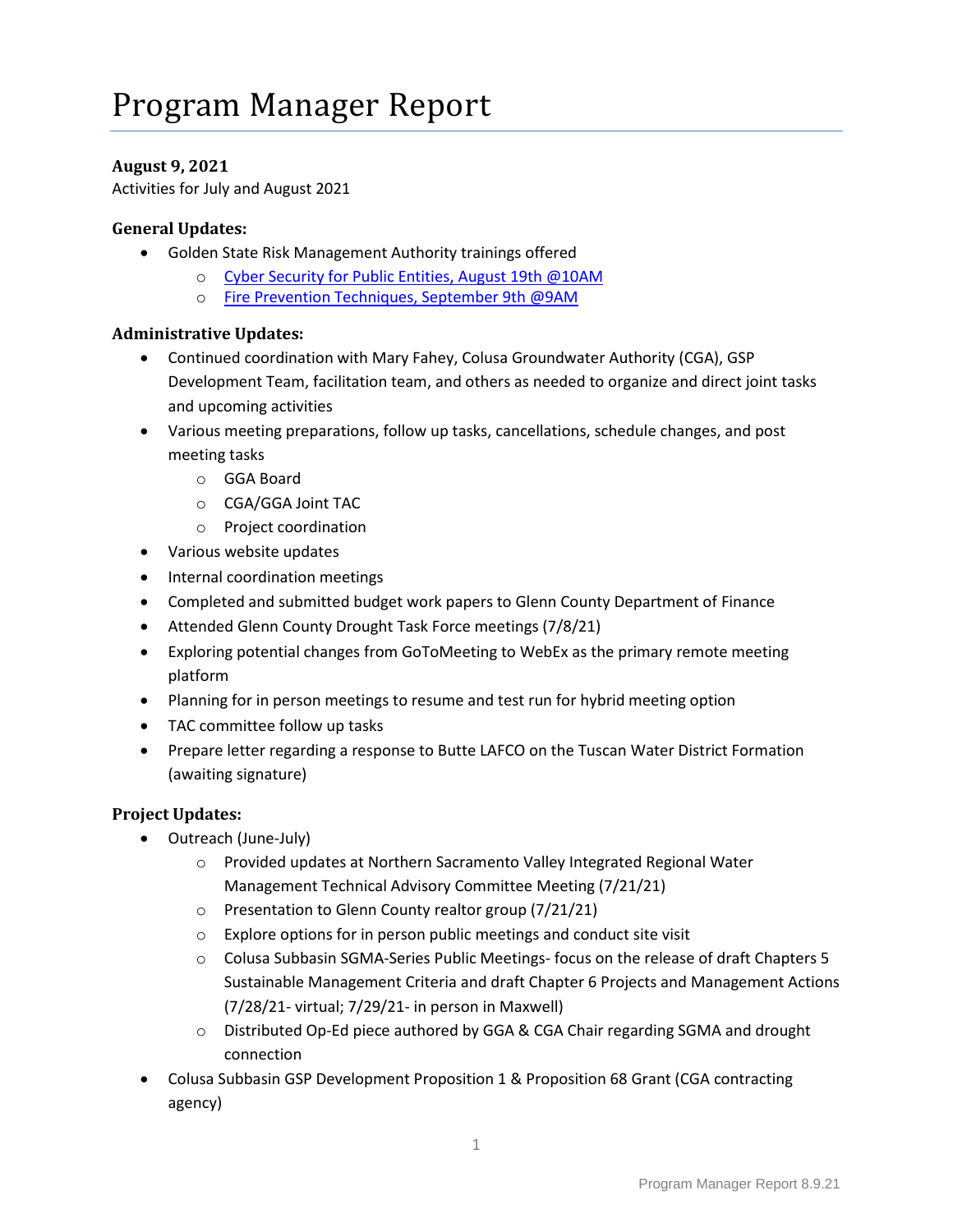(No change since last report)

- o Proposition 1 Grant Funds: \$1,000,000.00 Expended: \$715,625.67 (through March 2021- Invoice 10) Remaining: \$284,374.33 Invoice 10 amount: \$231,205.35
- o Proposition 68 Grant Funds: \$999,600.00 Expended: \$10,474.50 (through March 2021- Invoice 10) Remaining: \$989,125.50 Invoice 10 amount: \$4,806.75
- $\circ$  Amount encumbered in Project Agreements: \$1,639,400.00 (this will be updated to \$1,715,000 when the Davids Engineering contract is amended)
- o Amount uncontracted: \$360,200 (this will be updated to \$284,600 when Davids Engineering contract is amended)
- HCM/Water Budget Project Update (GGA contract with Davids Engineering) (No change since last report)
	- o Contract Amount: \$378,000.00 Expended: \$378,000.00 Remaining: \$0

Note: CGA and GGA Staff and the consulting team will review the agreement to ensure all deliverables have been met and the agreement will be closed out.

- Colusa Subbasin GSP Development (GGA contract with Davids Engineering)
	- o Davids Engineering staff provides monthly update memos on work progress
	- $\circ$  Bi-weekly meetings with M. Fahey, L. Hunter, and consulting team on project updates
	- $\circ$  Weekly outreach and engagement planning meetings with M. Fahey, L. Hunter, and consulting team
	- $\circ$  Staff is working with Davids Engineering staff to amend contract due to a mistake that was made in the calculations for the agreement and to re-allocate funds within the subtasks of the project to more accurately reflect where funds are spent. This item was discussed on July 12, 2021 and authorization was given to the Board Chair to approved and execute the agreement amendment.
	- o Contract Amount: \$1,261,400.00 (after amendment, this amount will be \$1,337,000) Expended: \$718,340.64 Remaining: \$543,059.36
- Draft GSP
	- o Chapters 1-4 released for review April 8 and closed May 5
	- o Chapters 5-6 released for review July 16 and will close August 13
	- o Comments will be submitted to GSA staff; Consultant Team will compile, review, and address comments
	- $\circ$  Coordination with Consultant Team and CGA staff on development of the draft GSP chapters
- Technical Support Services (TSS) Project (CGA is DWR's point of contact)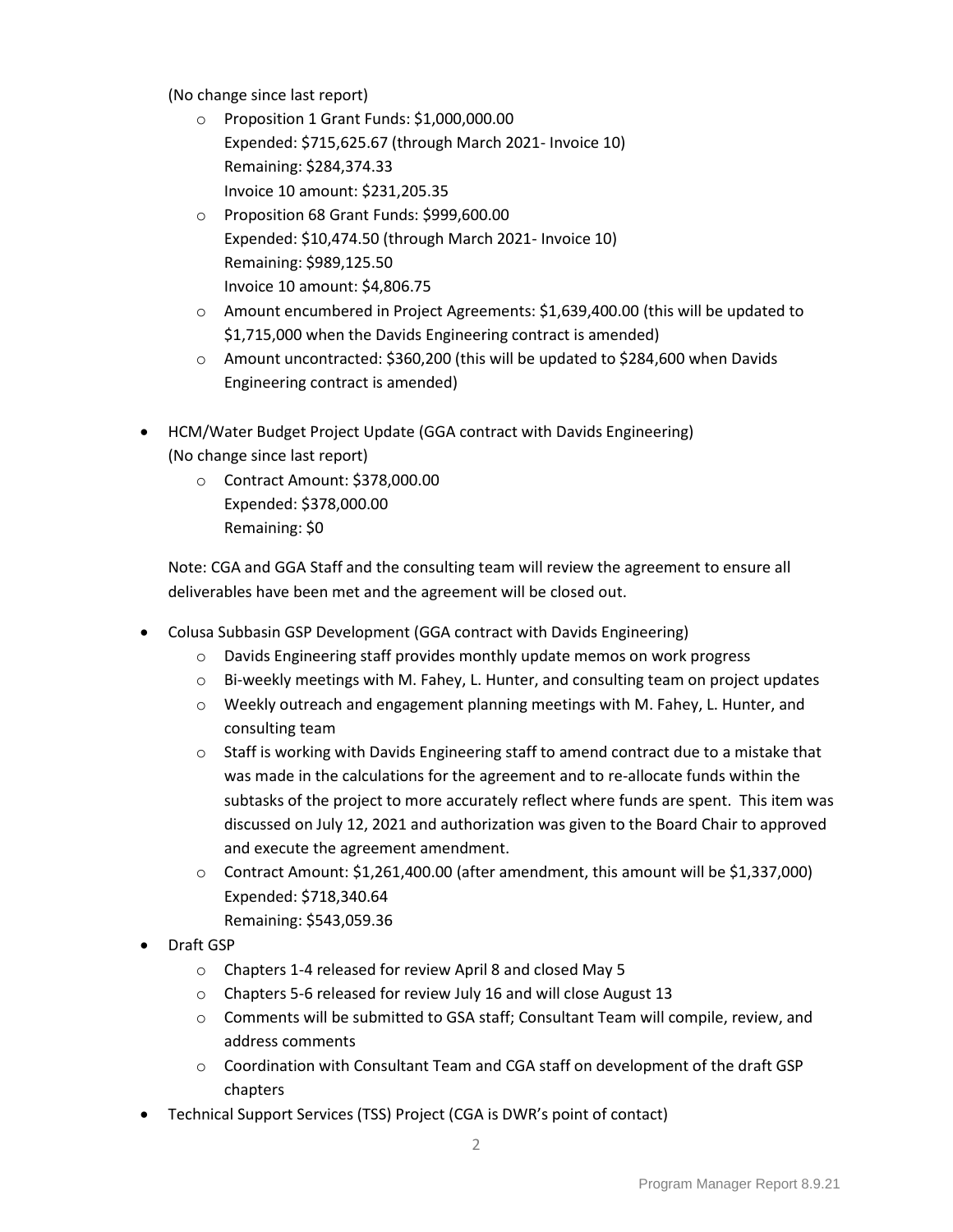- o Continue to explore possibility of requesting services for translating materials, monitoring wells, or other needs
- Facilitation Support Services (CGA lead)
	- o Continue to explore future needs and potential requests for services
- Property-Related Fee (long term funding)
	- o Coordinated with Provost & Pritchard for Tax Year 2021-2022 Direct Charge Preparation proposal (approved at April 12, 2021 GGA Board meeting, executed June 9, 2021)
	- o Received instructions packet for submitting the fees to be included on the County Tax Roll from the Glenn County Department of Finance and forwarded instructions to Provost & Pritchard
	- o On August 6, 2021, Files were received from Provost & Pritchard to submit to the Glenn County Department of Finance
		- Includes 5,596 records for a total of \$419,771.34
		- Upcoming: Staff will review and submit files to the Glenn County Department of Finance by August 10
- Fiscal Year 2020/2021 Annual Audit (no new updates)
	- o Coordinated with Legal Counsel to review the Engagement Letter from CliftonLarsonAllen (CLA) for Fiscal Year 2020/2021 Annual Audit (approved by GGA Board on June 16, 2021)
	- o Forwarded signed Engagement Letter to CLA (June)
- TNC/DWR Flood-MAR Multi-Benefit Recharge Project
	- o Continued coordination with TNC and DWR
	- o Workshop flyer was emailed to distribution list and posted to website
	- o Attended workshop on July 15, 2021 at 7:30 pm
- Well Monitoring Pilot Program
	- o 3 sites selected in each GSA area, initial site visits conducted
	- o Coordination with Consultant Team and landowner as needed
	- $\circ$  Agreements sent to landowners to be signed prior to installation of equipment
	- o Instrumentation installed at 4 of the 6 sites
	- o 2 sites agreements remaining to be signed
	- o Upcoming: CGA and GGA Staff are meeting with Ranch Systems to hear an overview of the program data and options for viewing
- Projects and Management Actions (PMA)
	- o PMA Solicitation form available on the [website](https://www.countyofglenn.net/resources/groundwater-authority-groundwater-authority-executive-committee-groundwater-authority)
	- $\circ$  Initial submittal cutoff to be included in the July 16 draft Chapter 6 was June 18
	- o Submittal cutoff to be included in the September 13 draft GSP was August 2
	- o Submittal list will be ongoing
	- o PMA Draft Chapter was released for review July 16 and will close for comments on August 13
- Sustainable Management Criteria
	- $\circ$  Communicated results of June action items to Consultant Team and CGA staff
	- o Track results of CGA actions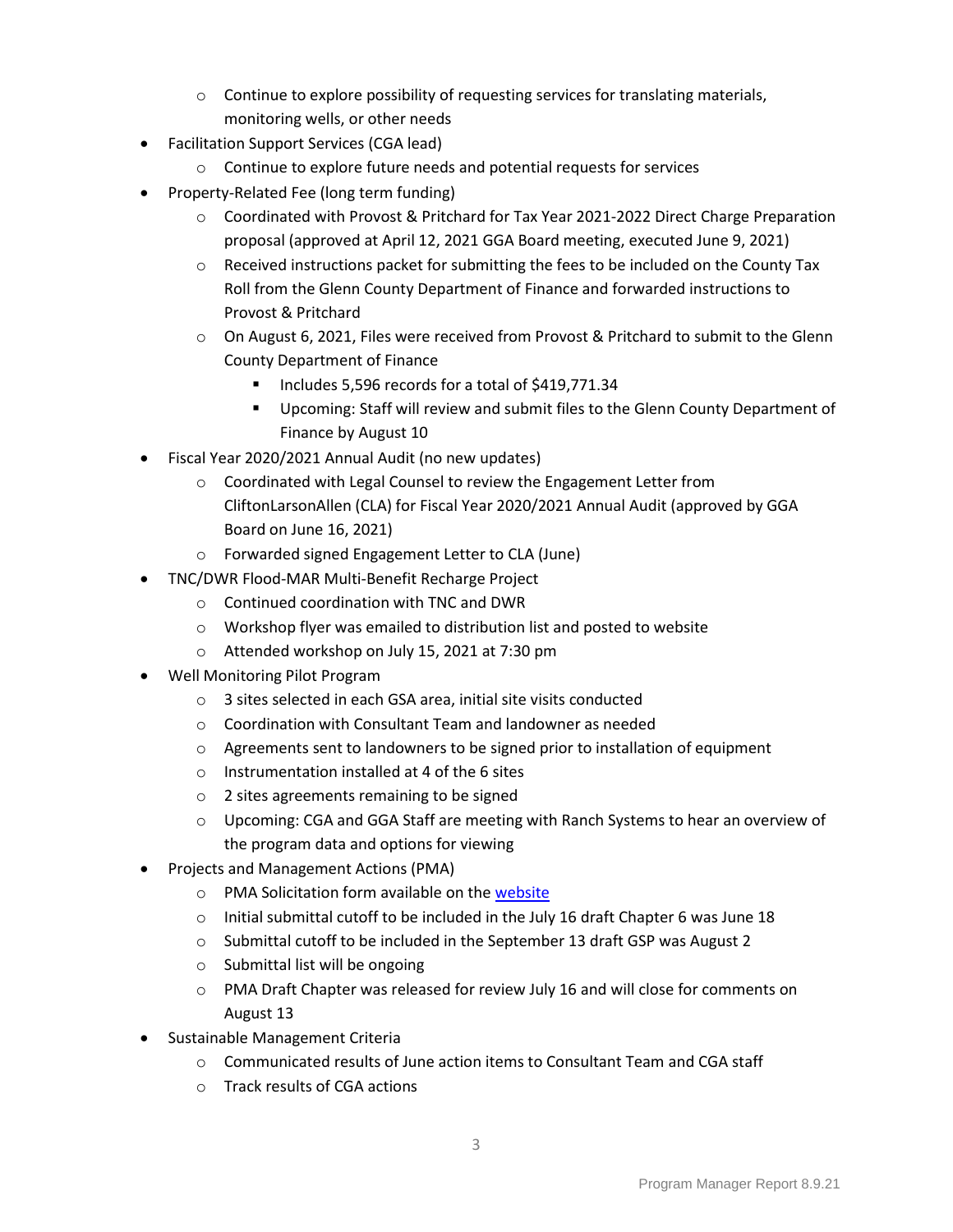- o SMC Draft Chapter was released for review July 16 and will close for comments on August 13
- Northern Sacramento Valley Inter-Basin Coordination
	- o Final draft report available
	- o There appears to be concurrence from CGA and GGA to include the report as an appendix to the GSP
	- o Butte County hosting website for more information: [https://www.buttecounty.net/waterresourceconservation/Sustainable-Groundwater-](https://www.buttecounty.net/waterresourceconservation/Sustainable-Groundwater-Management-Act/Inter-basin-Coordination)[Management-Act/Inter-basin-Coordination](https://www.buttecounty.net/waterresourceconservation/Sustainable-Groundwater-Management-Act/Inter-basin-Coordination)

# **Helpful Links:**

- GGA website: [https://www.countyofglenn.net/dept/planning-community-development](https://www.countyofglenn.net/dept/planning-community-development-services/water-resources/glenn-groundwater-authority)[services/water-resources/glenn-groundwater-authority](https://www.countyofglenn.net/dept/planning-community-development-services/water-resources/glenn-groundwater-authority)
- Colusa Subbasin SGMA Facebook: [facebook.com/ColusaSubbasin](https://www.facebook.com/ColusaSubbasin)
- Colusa Subbasin Twitter: [twitter.com/ColusaSubbasin](https://twitter.com/ColusaSubbasin)

## **Attachments:**

• Golden State Risk Management Authority Email (7/14/21)